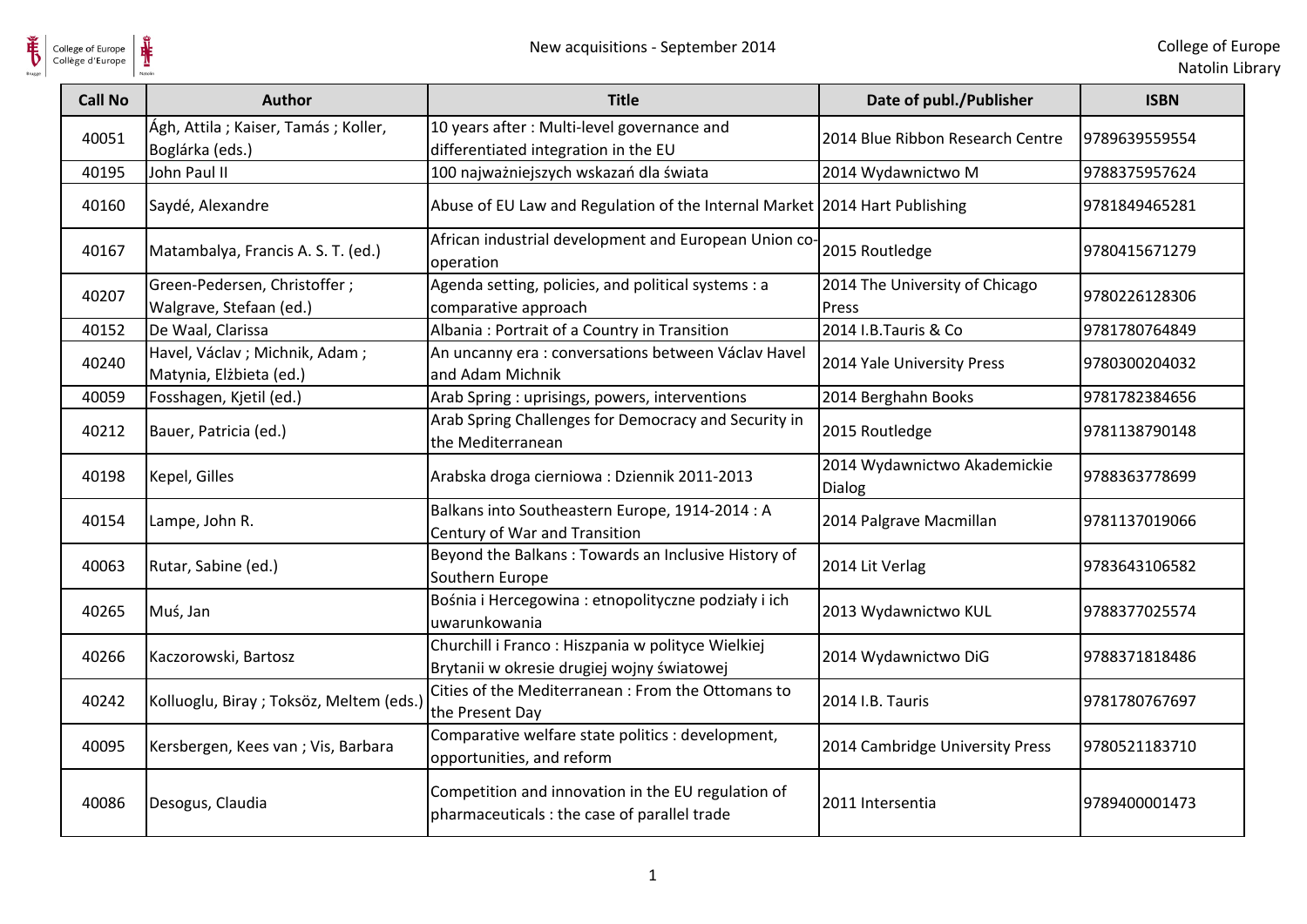

| <b>Call No</b> | <b>Author</b>                                                                   | <b>Title</b>                                                                                                          | Date of publ./Publisher                                                         | <b>ISBN</b>                    |
|----------------|---------------------------------------------------------------------------------|-----------------------------------------------------------------------------------------------------------------------|---------------------------------------------------------------------------------|--------------------------------|
| 40155          | Pettitt, Robin T.                                                               | <b>Contemporary Party Politics</b>                                                                                    | 2014 Palgrave Macmillan                                                         | 9780230237803                  |
| 40276          | Falcone, Giovanni ; Padovani, Marcelle                                          | Cosa Nostra : sędzia i "ludzie honoru"                                                                                | 1992 Francpol                                                                   |                                |
| 40156          | Gamble, Andrew                                                                  | Crisis without End? : The Unravelling of Western<br>Prosperity                                                        | 2014 Palgrave Macmillan                                                         | 9780230367081                  |
| 40211          | Berglund, Mikael                                                                | Cross-Border Enforcement of Claims in the EU :<br>History, Present Time and Future                                    | 2014 Wolters Kluwer Law &<br><b>Business</b>                                    | 9789041145642                  |
| 40267          | Szubarczyk, Piotr                                                               | Czerwona apokalipsa: agresja Związku Sowieckiego na<br>Polskę i jej konsekwencje                                      | 2014 Wydawnictwo AA                                                             | 9788378647126<br>9788392674993 |
| 40175          | Wojnicki, Jacek                                                                 | Decentralizacja władzy publicznej w państwach Europy<br>Środkowo-Wschodniej: aspekt ustrojowo-<br>politologiczny      | 2014 Difin                                                                      | 9788379303816                  |
| 40203          | Traba, Robert; Hahn, Hans-Henning<br>(Hrsg.)                                    | Deutsch-Polnische Erinnerungsorte: Band 2: Geteilt<br>/Gemeinsam                                                      | 2014 Ferdinand Schöningh                                                        | 9783506773395                  |
| 40151          | Hohmann, Sophie et al. (ed.)                                                    | Development in Central Asia and the Caucasus:<br>Migration, Democratisation and Inequality in the post-<br>Soviet Era | 2014 I.B.Tauris & Co Ltd                                                        | 9781780765792                  |
| 40165          | Padgett, Stephen ; Paterson, William E.<br>Zohlnhöfer, Reimut (eds.)            | Developments in German Politics : 4                                                                                   | 2014 Palgrave Macmillan                                                         | 9781137301628                  |
| 40140          | Kopeinig, Margaretha; Petritsch,<br>Wolfgang                                    | Die Europäische Chance : Neustart nach der Krise                                                                      | 2010 Kremayr & Scheriau                                                         | 9783218008075                  |
| 40197          | Zarychta, Stanisław                                                             | Doktryny i strategie NATO: 1949-2013                                                                                  | 2014 Bellona                                                                    | 9788311133426                  |
| 40268          | Goszczyńska, Joanna (red.); Królak,<br>Joanna (red.) ; Kulmiński, Robert (red.) | Doświadczenie i dziedzictwo totalitaryzmu na obszarze<br>kultur środkowoeuropejskich                                  | 2011 Instytut Slawistyki Zachodniej i<br>Południowej, Uniwersytet<br>Warszawski | 9788371510137                  |
| 40248          | Videlin, Jean-Christophe                                                        | Droit de la défense nationale                                                                                         | 2014 Bruylant                                                                   | 9782802737452                  |
| 40247          | Prieur, Michel                                                                  | Droit de l'environnement, droit durable                                                                               | 2014 Bruylant                                                                   | 9782802736424                  |
| 40042          | Serwatowski, Władysław                                                          | Earth Flag Designs : Global Solidarity                                                                                | 1992 EXPO '92, Office of the Polish<br>Section                                  | 8390047144                     |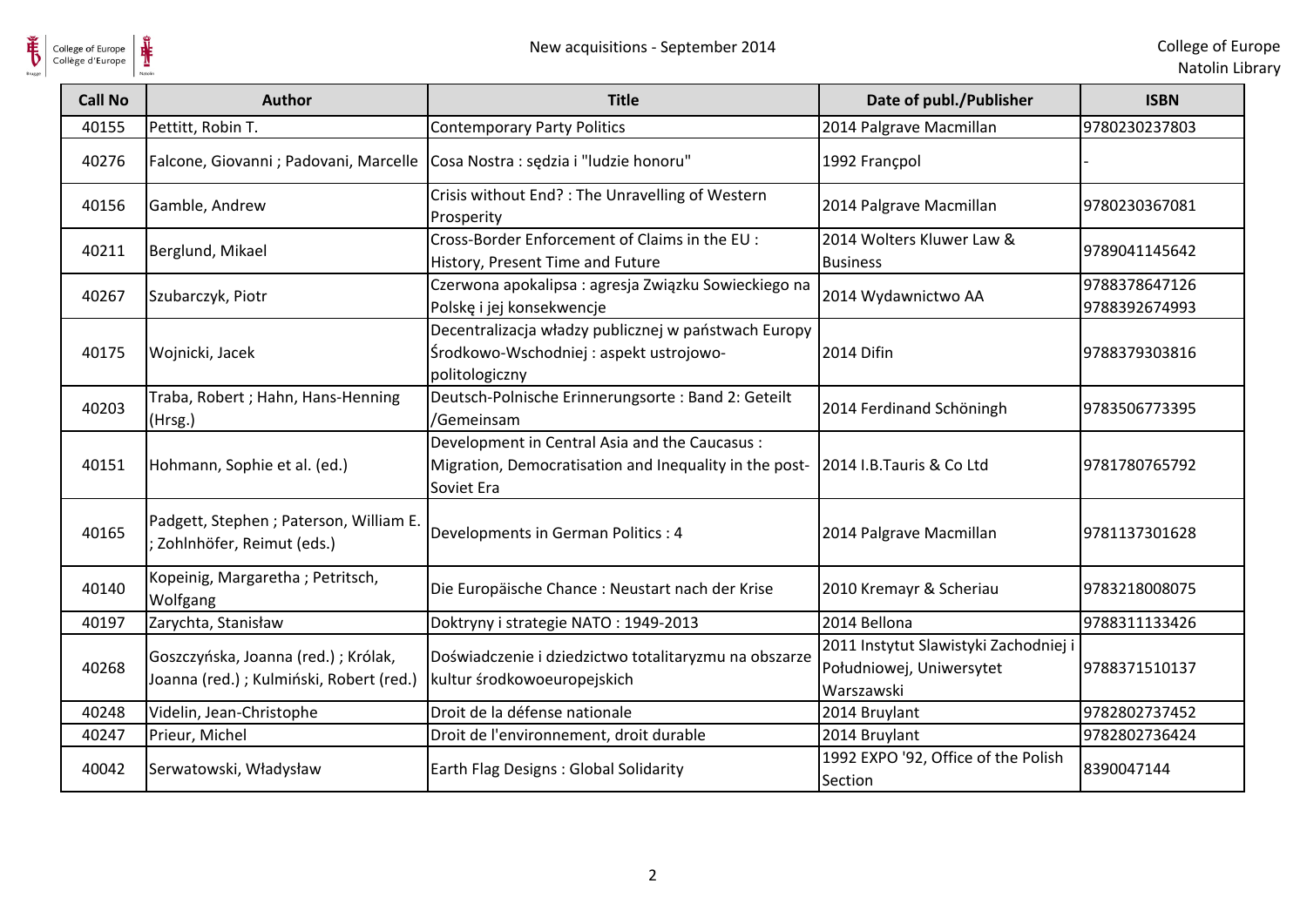

| <b>Call No</b> | <b>Author</b>                                               | <b>Title</b>                                                                                                    | Date of publ./Publisher                                                         | <b>ISBN</b>   |
|----------------|-------------------------------------------------------------|-----------------------------------------------------------------------------------------------------------------|---------------------------------------------------------------------------------|---------------|
| 40055          | Tichy, Lubos; Potacs, Michael;<br>Dumbrovský, Tomas (eds.)  | <b>Effet utile</b>                                                                                              | 2014 Centre for Comparative Law of<br>the Faculty of Law, Charles<br>University | 9788087146897 |
| 40213          | Abdelrahman, Maha                                           | Egypt's long revolution : Protest movements and<br>uprisings                                                    | 2015 Routledge                                                                  | 9780415633048 |
| 40162          | Reneman, Marcelle                                           | EU Asylum Procedures and the Right to an Effective<br>Remedy                                                    | 2014 Hart Publishing                                                            | 9781849465458 |
| 40157          | Copeland, Paul                                              | EU enlargement, the clash of capitalisms and the<br>European social dimension                                   | 2014 Manchester University Press                                                | 9780719088254 |
| 40220          | Davis, Laura                                                | EU foreign policy, transitional justice and mediation :<br>principle, policy and practice                       | 2014 Routledge                                                                  | 9780415749169 |
| 40145          | Homewood, Matthew                                           | EU law concentrate                                                                                              | 2014 Oxford University Press                                                    | 9780198703730 |
| 40147          | Homewood, Matthew                                           | EU law concentrate                                                                                              | 2014 Oxford University Press                                                    | 9780198703730 |
| 40148          | Homewood, Matthew                                           | EU law concentrate                                                                                              | 2014 Oxford University Press                                                    | 9780198703730 |
| 40146          | Homewood, Matthew                                           | EU law concentrate                                                                                              | 2014 Oxford University Press                                                    | 9780198703730 |
| 40249          | Trybus, Martin; Caranta, Roberto;<br>Edestam, Gunilla (ed.) | EU Public Contract Law: Public Procurement and<br>Beyond                                                        | 2014 Bruylant                                                                   | 9782802738107 |
| 40210          | MacDonald, David Bruce; DeCoste,<br>Mary-Michelle (ed.)     | Europe in Its Own Eyes, Europe in the Eyes of the<br>Other                                                      | 2014 Wilfrid Laurier University Press 9781554588404                             |               |
| 40206          | Phillips, Tony (ed.)                                        | Europe on the Brink : Debt Crisis and Dissent in the<br>European Periphery                                      | 2014 Zed Books Ltd                                                              | 9781783602131 |
| 40215          | Nitoiu, Cristian; Tomic, Nikola (eds.)                      | Europe, Discourse, and Institutions: Challenging the<br>Mainstream in European Studies                          | 2015 Routledge                                                                  | 9781138793163 |
| 40216          | Smyth, Ciara                                                | European asylum law and the rights of the child                                                                 | 2014 Routledge                                                                  | 9780415855013 |
| 40229          | Vollaard, Hans; Beyers, Jan; Dumont,<br>Patrick (eds.)      | European Integration and Consensus Politics in the<br>Low Countries                                             | 2015 Routledge                                                                  | 9780415659796 |
| 40053          | Bergström, Maria ; Jonsson Cornell,<br>Anna (ed.)           | European Police and Criminal Law Co-operation                                                                   | 2014 Hart Publishing                                                            | 9781849463508 |
| 40226          | Telò, Mario (ed.)                                           | European Union and new regionalism : competing<br>regionalism and global governance in a post-<br>hegemonic era | 2014 Ashgate                                                                    | 9781472434395 |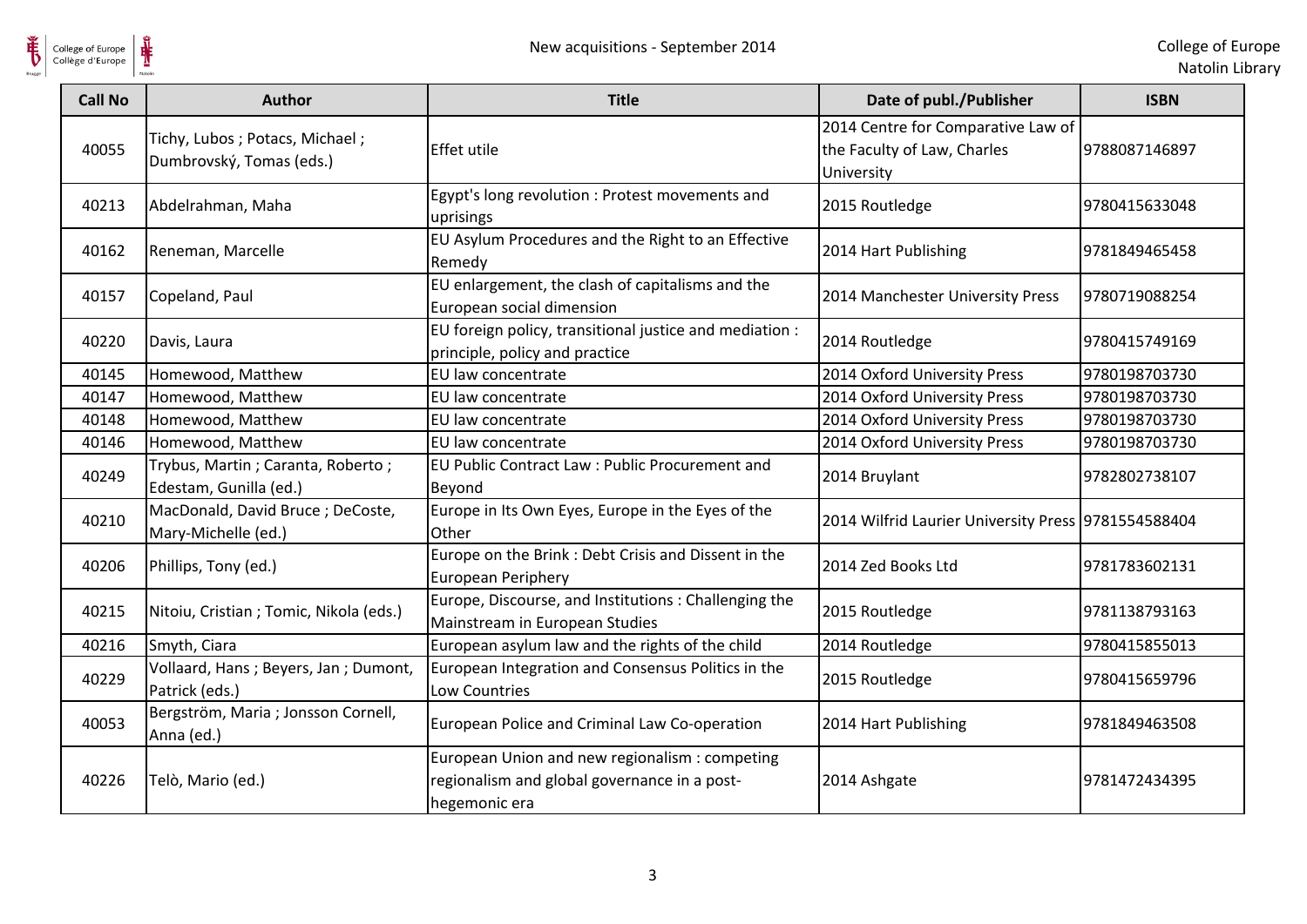

| <b>Call No</b> | <b>Author</b>                                           | <b>Title</b>                                                                                                                           | Date of publ./Publisher                                                     | <b>ISBN</b>   |
|----------------|---------------------------------------------------------|----------------------------------------------------------------------------------------------------------------------------------------|-----------------------------------------------------------------------------|---------------|
| 40232          | Smith, Karen Elizabeth                                  | European Union Foreign Policy in a Changing World                                                                                      | 2014 Polity Press                                                           | 9780745664705 |
| 40233          | Smith, Karen Elizabeth                                  | European Union Foreign Policy in a Changing World                                                                                      | 2014 Polity Press                                                           | 9780745664705 |
| 40231          | Smith, Karen Elizabeth                                  | European Union Foreign Policy in a Changing World                                                                                      | 2014 Polity Press                                                           | 9780745664705 |
| 40234          | Smith, Karen Elizabeth                                  | European Union Foreign Policy in a Changing World                                                                                      | 2014 Polity Press                                                           | 9780745664705 |
| 40217          | Bossong, Raphael; Rhinard, Mark<br>(eds.)               | Explaining EU Internal Security Cooperation: The<br>Problem(s) of Producing Public Goods                                               | 2015 Routledge                                                              | 9781138793255 |
| 40230          | Widfeldt, Anders                                        | Extreme Right Parties in Scandinavia                                                                                                   | 2015 Routledge                                                              | 9780415265898 |
| 40192          | Sowa, Jan                                               | Fantomowe ciało króla : peryferyjne zmagania z<br>nowoczesną formą                                                                     | 2011 Towarzystwo Autorów i<br>Wydawców Prac Naukowych<br><b>UNIVERSITAS</b> | 9788324216338 |
| 40046          | Rogoża, Jadwiga                                         | Federacja bez federalizmu : stosunki Moskwa - regiony<br>= Federation without federalism : relations between<br>Moscow and the regions | 2014 Ośrodek Studiów Wschodnich                                             | 9788362936434 |
| 40060          | Kubálková, Vendulka (ed.)                               | Foreign policy in a constructed world                                                                                                  | 2001 M.E. Sharpe                                                            | 0765607883    |
| 40209          | Broberg, Morten P.; Holst-Christensen,<br><b>Nina</b>   | Free Movement in the European Union : [Cases,<br><b>Commentaries and Question]</b>                                                     | 2014 DJØF Publishing                                                        | 9788757431261 |
| 40193          | Orwell, George                                          | Gandhi w brzuchu wieloryba : wybór esejów,<br>reportaży, felietonów, szkiców i recenzji                                                | 2014 Fronda PL                                                              | 9788364095405 |
| 40224          | Obradovic, Lana                                         | Gender integration in NATO military forces : cross-<br>national analysis                                                               | 2014 Ashgate                                                                | 9781409464761 |
| 40096          | Panayi, Panikos (ed.)                                   | Germans as minorities during the First World War:<br>global comparative perspective                                                    | 2014 Ashgate                                                                | 9781409455646 |
| 40061          | Norton, Augustus Richard                                | Hezbollah : a short history                                                                                                            | 2014 Princeton University Press                                             | 9780691160818 |
| 40199          | Ożarowski, Rafał                                        | Hezbollah w stosunkach międzynarodowych na Bliskim<br>Wschodzie                                                                        | 2011 Wydawnictwo Uniwersytetu<br>Gdańskiego                                 | 9788373267664 |
| 40176          | Szmulik, Bogumił ; Pogłódek, Andrzej<br>$(\text{red.})$ | Historia doktryn politycznych i prawnych                                                                                               | 2014 Wydawnictwo C. H. Beck                                                 | 9788325565510 |
| 40200          | Święchowicz, Tadeusz                                    | Imperium zła : reaktywacja                                                                                                             | 2014 Fronda                                                                 | 9788364095382 |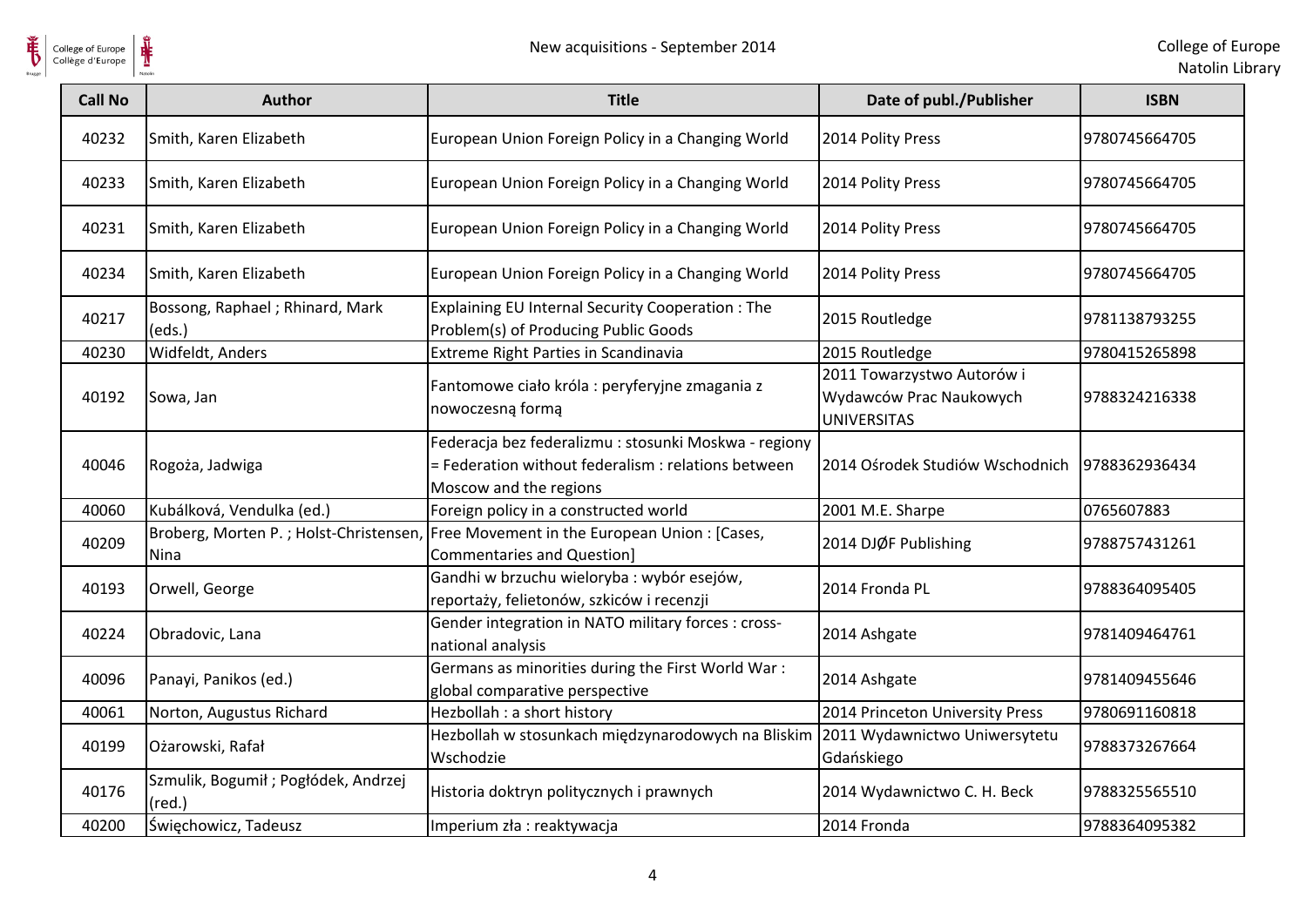

| <b>Call No</b> | <b>Author</b>                                                       | <b>Title</b>                                                                                                           | Date of publ./Publisher                              | <b>ISBN</b>   |
|----------------|---------------------------------------------------------------------|------------------------------------------------------------------------------------------------------------------------|------------------------------------------------------|---------------|
| 40094          | Reus-Smit, Christian                                                | Individual Rights and the Making of the International<br>System                                                        | 2013 Cambridge University Press                      | 9780521674485 |
| 40177          | Podolak, Małgorzata                                                 | Instytucja referendum w wybranych państwach Europy 2014 Wydawnictwo Uniwersytetu<br>Środkowej i Wschodniej (1989-2012) | Marii Curie-Skłodowskiej                             | 9788377845257 |
| 40257          | Schirmann, Sylvain (dir.)                                           | Intégration économique et gouvernance européenne<br>depuis les années cinquante                                        | 2014 L'Harmattan                                     | 9782343020938 |
| 40142          | Brinkmann, Svend; Kvale, Steinar                                    | InterViews : Learning the Craft of Qualitative Research<br>Interviewing                                                | 2015 Sage                                            | 9781452275727 |
| 40173          | Domagała, Arkadiusz                                                 | Interwencjonizm humanitarny NATO                                                                                       | 2014 Oficyna Wydawnicza Edward<br>Mitek              | 9788364335082 |
| 40169          | Milczarek, Dariusz; Adamczyk, Artur;<br>Zajączkowski, Kamil (ed.)   | Introduction to european studies : a new approach to<br>uniting Europe                                                 | 2013 Centre for Europe, University<br>of Warsaw      | 838954718X    |
| 40168          | Milczarek, Dariusz; Adamczyk, Artur;<br>Zajączkowski, Kamil (ed.)   | Introduction to european studies : a new approach to<br>uniting Europe                                                 | 2013 Centre for Europe, University<br>of Warsaw      | 838954718X    |
| 40052          | Niesyty, Edward                                                     | Jacques Maritain's Personalist Concept of Democratic<br>Society                                                        | 2009 Wydawnictwo Naukowe<br>Instytutu Filozofii, UAM | 9788370920999 |
| 40178          | Berezowski, Leszek                                                  | Jak czytać i rozumieć angielskie umowy                                                                                 | 2014 Wydawnictwo C. H. Beck                          | 9788325565374 |
| 40194          | Urbanowski, Maciej (red.)                                           | Jest Bóg, żyje prawda: inna twarz Stanisława<br>Brzozowskiego                                                          | 2012 Fronda PL                                       | 9788362268986 |
| 40218          | Kaunert, Christian ; Léonard, Sarah ;<br>Occhipinti, John D. (eds.) | Justice and Home Affairs Agencies in the European<br>Union                                                             | 2015 Routledge                                       | 9781138779556 |
| 40269          | Wrzos, Konrad                                                       | Kiedy znowu wojna?                                                                                                     | 2012 Wydawnictwo Antyk Marcin<br>Dybowski            | 9788387809179 |
| 40170          | Jedlińska, Renata                                                   | Kraje Europy Środkowo-Wschodniej w procesie<br>globalizacji                                                            | 2014 Wydawnictwo Uniwersytetu<br>Jana Kochanowskiego | 9788371335785 |
| 40179          | Tendera-Właszczuk, Helena (red.)                                    | Kryzys Unii czy kryzys w Unii?: Kierunki dyskusji nad<br>przyszłością integracji europejskiej                          | 2014 Difin                                           | 9788379304622 |
| 40254          | Sokoloff, Georges                                                   | La démesure russe : mille ans d'histoire                                                                               | 2009 Fayard                                          | 9782213631783 |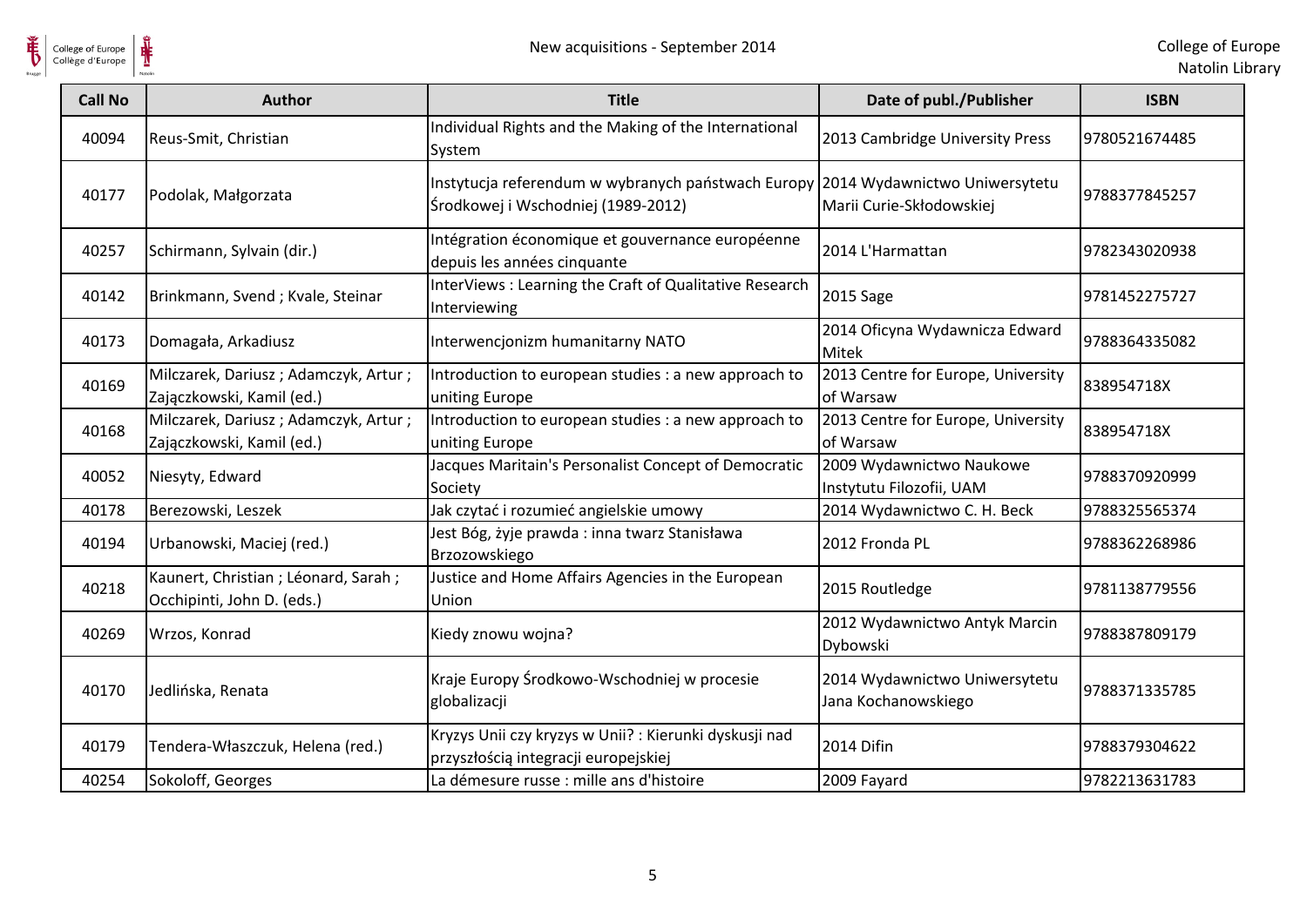

| <b>Call No</b> | <b>Author</b>                                         | <b>Title</b>                                                                                                       | Date of publ./Publisher         | <b>ISBN</b>   |
|----------------|-------------------------------------------------------|--------------------------------------------------------------------------------------------------------------------|---------------------------------|---------------|
| 40258          | Lukic, Renéo                                          | La désintégration de la Yougoslavie et l'émergence de<br>sept Etats successeurs (1986-2013)                        | 2014 Editions Hermann           | 9782705673192 |
| 40253          | Amilhat, Mathias                                      | La notion de contrat administratif : L'influence du droit<br>de l'Union européenne                                 | 2014 Bruylant                   | 9782802745556 |
| 40260          | Bombois, Thomas                                       | La protection des droits fondamentaux des entreprises<br>en droit européen répressif de la concurrence             | 2012 Larcier                    | 9782804449841 |
| 40255          | Sokoloff, Georges                                     | Le retard russe : Histoire et développement 882-2014                                                               | 2014 Fayard                     | 9782213670799 |
| 40228          | Paunio, Elina                                         | Legal certainty in multilingual EU law : language,<br>discourse, and reasoning at the European Court of<br>Justice | 2013 Ashgate Publishing Limited | 9781409438618 |
| 40246          | Azoulai, Loïc (dir.)                                  | L'entrave dans le droit du marché intérieur                                                                        | 2011 Bruylant                   | 9782802734789 |
| 40259          | Clayer, Nathalie; Bougarel, Xavier                    | Les musulmans de l'Europe du Sud-Est : des empires<br>aux États balkaniques                                        | 2013 Karthala                   | 9782811109059 |
| 40261          | Maddalon, Philippe (dir.)                             | Les utilisations des faits économiques dans le droit de<br>l'Union européenne                                      | 2013 Éditions Pedone            | 9782233006615 |
| 40143          | Kenelmen, R. Daniel (ed.)                             | Lessons from Europe? : what Americans can learn from<br>European public policies                                   | 2015 Sage                       | 9781483343754 |
| 40250          | Bosse-Platière, Isabelle ; Rapoport,<br>Cécile (dir.) | L'Etat tiers en droit de l'Union européenne                                                                        | 2014 Bruylant                   | 9782802739654 |
| 40256          | Goulard, Sylvie                                       | L'Europe pour les nuls                                                                                             | 2014 Editions First             | 9782754055680 |
| 40204          | Kaddous, Christine; Grisel, Diane                     | Libre circulation des personnes et des services                                                                    | 2012 Helbing Lichtenhahn        | 9783719021993 |
| 40205          | Fydrych, Waldemar                                     | Lives of the Orange Men : a biographical history of the<br>Polish Orange Alternative Movement                      | 2014 Minor Compositions         | 9781570272691 |
| 40252          | Coutron, Laurent (dir.)                               | L'obligation de renvoi préjudiciel à la Cour de justice :<br>une obligation sanctionnée ?                          | 2014 Bruylant                   | 9782802740926 |
| 40188          | Greenspan, Alan                                       | Mapa i terytorium : ryzyko, natura ludzka,<br>przewidywanie                                                        | 2014 Prószyński Media           | 9788379610198 |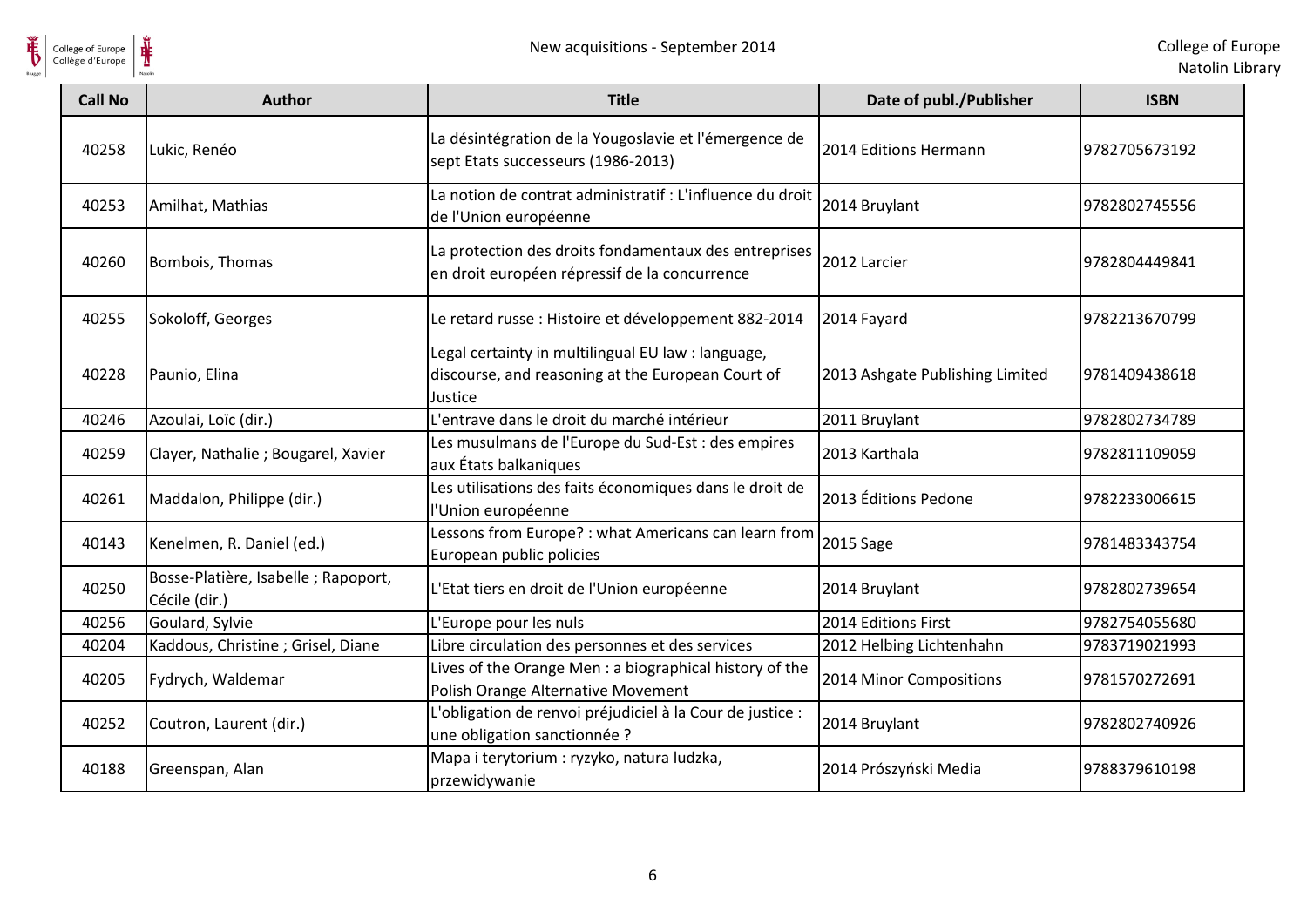

Natolin Library

| <b>Call No</b> | <b>Author</b>                                         | <b>Title</b>                                                                                                                                                           | Date of publ./Publisher                                                    | <b>ISBN</b>   |
|----------------|-------------------------------------------------------|------------------------------------------------------------------------------------------------------------------------------------------------------------------------|----------------------------------------------------------------------------|---------------|
| 40087          | Zinzani, Marco                                        | Market integration through 'network governance' : the<br>role of European agencies and networks of regulators                                                          | 2012 Intersentia                                                           | 9781780681283 |
| 40270          | Pazik, Aneta                                          | Między pragmatyzmem a idealizmem : polityka<br>europejska gen. Charles'a de Gaulle'a w latach 1958-<br>1969                                                            | 2012 Wydawnictwo Adam<br>Marszałek                                         | 9788377802793 |
| 40235          | Petrović, Tanja (ed.)                                 | Mirroring Europe : Ideas of Europe and<br>Europeanization in Balkan Societies                                                                                          | <b>2014 Brill</b>                                                          | 9789004275072 |
| 40092          | Leichtova, Magda                                      | Misunderstanding Russia: Russian foreign policy and<br>the West                                                                                                        | 2014 Ashgate                                                               | 9781472417893 |
| 40030          | Druk, Vlad                                            | Moldavian Art 14th-19th centuries                                                                                                                                      | 1985 Edituria Timpul                                                       |               |
| 40058          | Ruszkowski, Janusz; Wojnicz, Luiza<br>$(\text{red.})$ | Multi-level governance w Unii Europejskiej                                                                                                                             | 2013 Instytut Politologii i<br>Europeistyki Uniwersytetu<br>Szczecińskiego | 8392303083    |
| 40163          | Comparato, Guido                                      | Nationalism and Private Law in Europe                                                                                                                                  | 2014 Hart Publishing                                                       | 9781849465878 |
| 40251          | Born, Charles-Hubert ; Haumont,<br>Francis (dir.)     | Natura 2000 et le Juge = Natura 2000 and the Judge :<br>Situation en Belgique et dans l'Union européenne =<br>Situation in Belgium and in the European Union           | 2014 Bruylant                                                              | 9782802739906 |
| 40180          | Gontarski, Waldemar (red.)                            | O pełnej skuteczności przepisów prawa unijnego:<br>Głosy i komentarz do orzeczeń Izby Karnej Sądu<br>Najwyższego z wyborem orzecznictwa krajowego i<br>luksemburskiego | 2014 Europejska Wyższa Szkoła<br>Prawa i Administracji                     | 9788393548866 |
| 40201          | Hofman, Iwona; Maguś, Iwona (red.)                    | Obraz współczesnej Ukrainy w mediach w Polsce                                                                                                                          | 2014 Wydawnictwo Uniwersytetu<br>Marii Curie-Skłodowskiej                  | 9788377845073 |
| 40236          | Adler-Nissen, Rebecca                                 | Opting out of the European Union : Diplomacy,<br>Sovereignty and European Integration                                                                                  | 2014 Cambridge University Press                                            | 9781107043213 |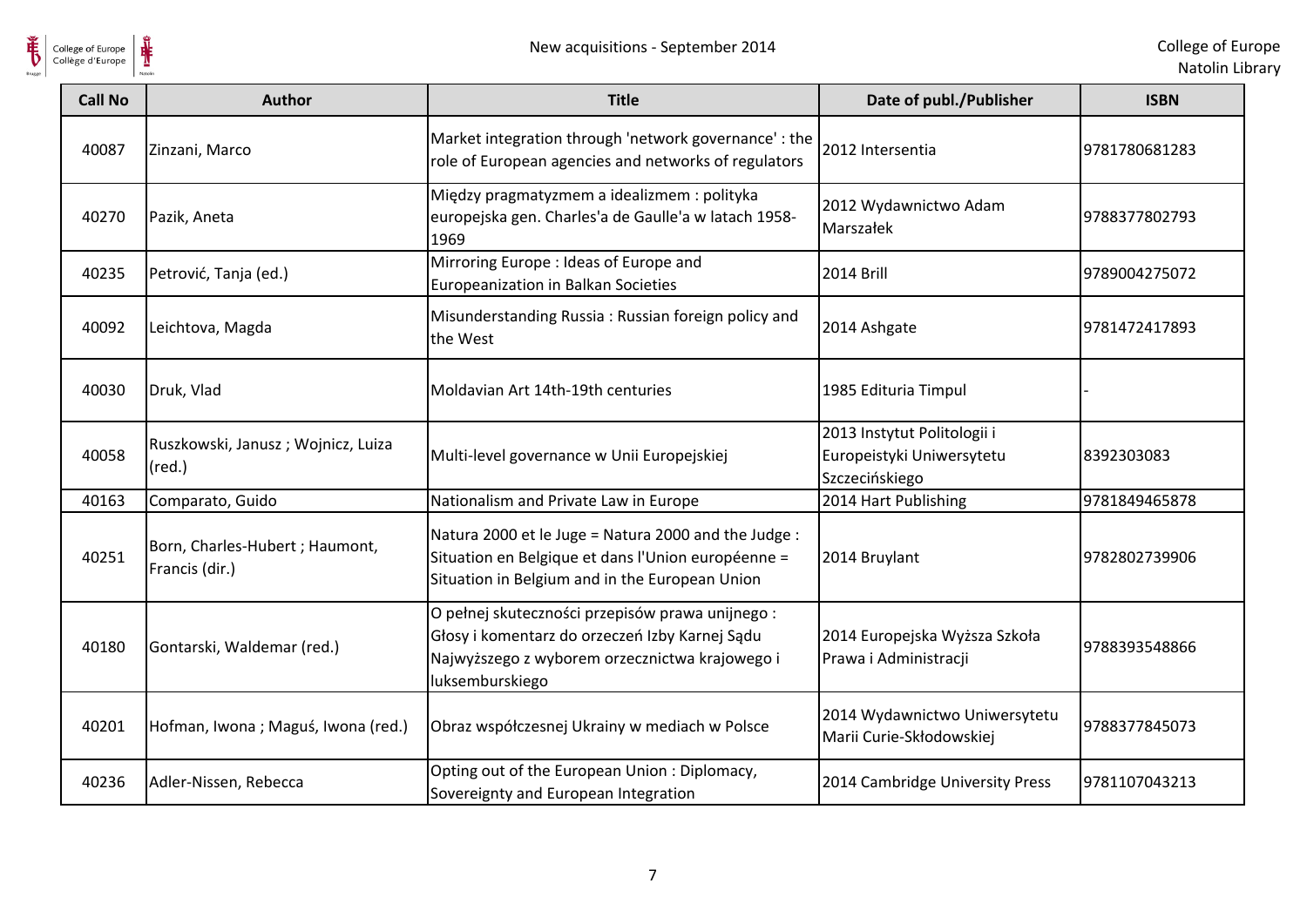

College of Europe

Natolin Library

| College of Europe<br>Collège d'Europe |                                                                       | New acquisitions - September 2014                                                                                            |                                                      | College of Eu<br>Natolin Lib   |
|---------------------------------------|-----------------------------------------------------------------------|------------------------------------------------------------------------------------------------------------------------------|------------------------------------------------------|--------------------------------|
| <b>Call No</b>                        | <b>Author</b>                                                         | <b>Title</b>                                                                                                                 | Date of publ./Publisher                              | <b>ISBN</b>                    |
| 40271                                 | Dąbrowska, Małgorzata (red.)                                          | Oskar Halecki i jego wizja Europy. T. 1                                                                                      | 2012 Instytut Pamięci Narodowej                      | 9788376293493                  |
| 40272                                 | Dąbrowska, Małgorzata (red.)                                          | Oskar Halecki i jego wizja Europy. T. 2                                                                                      | 2014 Instytut Pamięci Narodowej                      | 9788376296364<br>9788388873156 |
| 40243                                 | Ayubi, Nazih N.                                                       | Over-stating the Arab State: Politics and Society in the<br>Middle East                                                      | 2001 I.B.Tauris                                      | 9781850438281                  |
| 40047                                 | Sadecki, Andrzej                                                      | Państwo stanu wyższej konieczności : jak Orban zmienił<br>Węgry = In a state of necessity : how has Orban<br>changed Hungary | 2014 Ośrodek Studiów Wschodnich                      | 9788362936441                  |
| 40150                                 | Wells, Liz; Stylianou-Lambert,<br>Theopisti ; Philippou, Nicos (eds.) | Photography and Cyprus: Time, Place and Identity                                                                             | 2014 I.B.Tauris                                      | 9781780766539                  |
| 40189                                 | Śliwowska, Wiktoria, Marszalec, Janusz<br>Wodzyński, Artur (oprac.)   | Płacz po Warszawie: Powstanie Warszawskie 1944                                                                               | 2014 Muzeum II Wojny Światowej                       | 9788363029203                  |
| 40171                                 | Chwalba, Andrzej                                                      | Polacy w służbie Moskali                                                                                                     | 2014 Wydawnictwo Naukowe PWN                         | 9788301178123                  |
| 40050                                 | Adamczyk, Artur; Dubel, Przemysław<br>(ed.)                           | Poland and Turkey in Europe: Social Economic and<br>Political Experiences and Challenges                                     | 2014 The Centre for Europe,<br>University of Warsaw  | 838954721X                     |
| 40214                                 | Carapico, Sheila                                                      | Political aid and Arab activism : democracy promotion<br>justice, and representation                                         | 2014 Cambridge University Press                      | 9780521136914                  |
| 40149                                 | Tibi, Bassam                                                          | Political Islam, World Politics and Europe: From<br>Jihadist to Institutional Islamism                                       | 2014 Routledge                                       | 9780415730488                  |
| 40144                                 | Hancock, M. Donald                                                    | Politics in Europe                                                                                                           | 2015 CQ Press                                        | 9781452241463                  |
| 40263                                 | Berlin, Dominique                                                     | Politique fiscale. Vol. 1                                                                                                    | 2012 Editions de l'Université de<br><b>Bruxelles</b> | 9782800415246                  |
| 40264                                 | Berlin, Dominique                                                     | Politique fiscale. Vol. 2                                                                                                    | 2012 Editions de l'Université de<br><b>Bruxelles</b> | 9782800415260                  |
| 40172                                 | Bugajski, Tomasz (red.)                                               | Polityka społeczna i jej wpływ na rozwój gospodarczy                                                                         | 2014 Wydawnictwo Adam<br>Marszałek                   | 9788377809730                  |
| 40181                                 | Nurzyńska, Iwona; Poczta, Walenty<br>$(\text{red.})$                  | Polska wieś 2014 : raport o stanie wsi                                                                                       | 2014 Wydawnictwo Naukowe<br>Scholar                  | 9788373837089                  |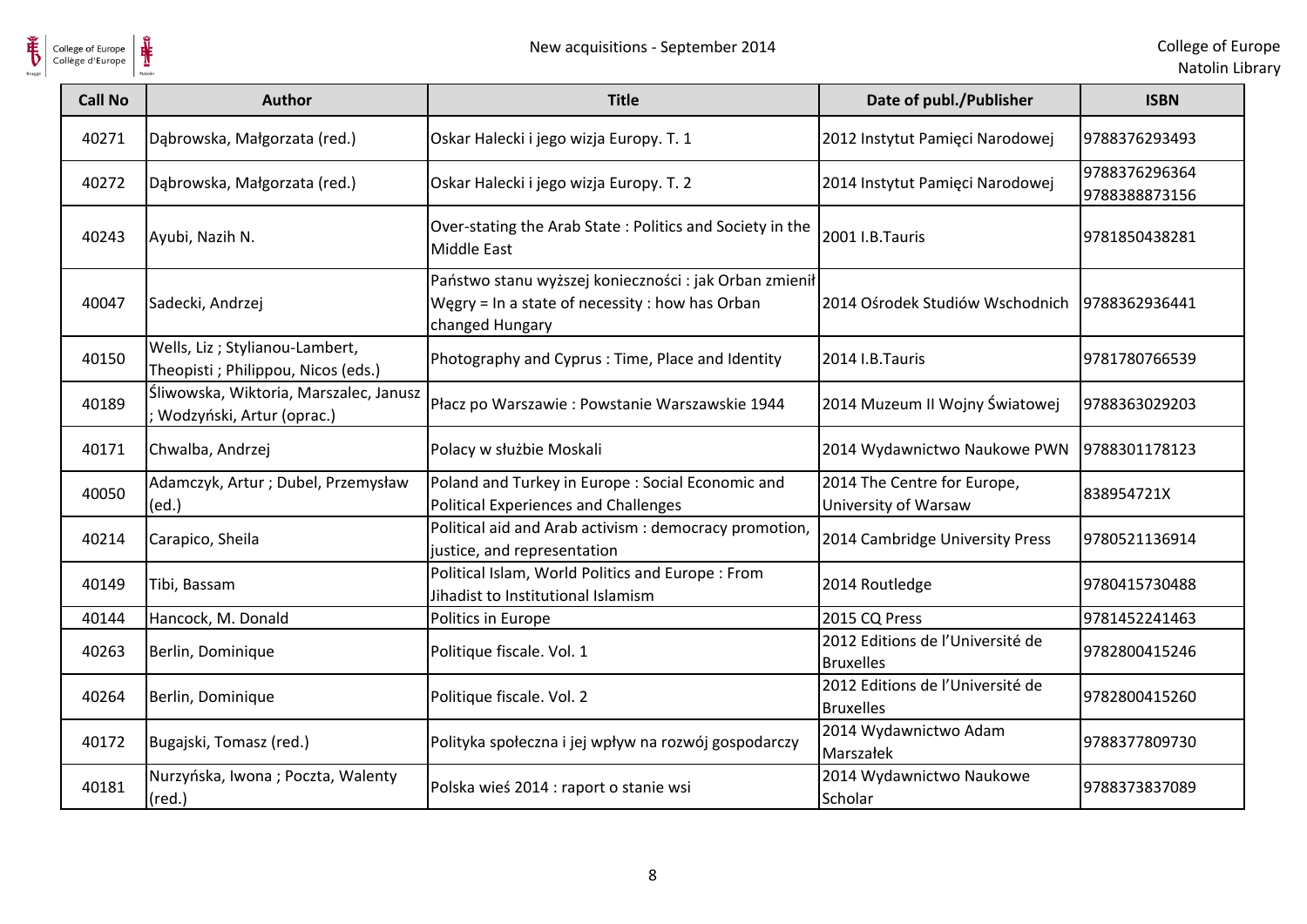

| <b>Call No</b> | <b>Author</b>                                             | <b>Title</b>                                                                                                                               | Date of publ./Publisher                                      | <b>ISBN</b>   |
|----------------|-----------------------------------------------------------|--------------------------------------------------------------------------------------------------------------------------------------------|--------------------------------------------------------------|---------------|
| 40054          | Kałużyńska, Małgorzata et al. (red.)                      | Polskie 10 lat w Unii                                                                                                                      | 2014 Ministerstwo Spraw<br>Zagranicznych                     | 9788363743802 |
| 40262          | Fedorovski, Vladimir                                      | Poutine, l'itinéraire secret                                                                                                               | 2014 Editions du Rocher                                      | 9782268076195 |
| 40273          | Wieliczka-Szarek, Joanna                                  | Powstanie Warszawskie 1944 : Gloria Victis                                                                                                 | 2014 Wydawnictwo AA                                          | 9788378646563 |
| 40182          | Jabłoński, Mariusz, Radziszewski,<br>Tomasz               | Prawne i techniczne aspekty archiwizacji dokumentów<br>elektronicznych                                                                     | 2014 Presscom                                                | 9788364512100 |
| 40183          | Szafrański, Adam                                          | Prawo energetyczne: wartości i instrumenty ich<br>realizacji                                                                               | 2014 Wydawnictwo C. H. Beck                                  | 9788325564780 |
| 40088          | Lambert-Abdelgawad, Elisabeth (ed.)                       | Preventing and sanctioning hindrances to the right of<br>individual petition before the European Court of<br><b>Human Rights</b>           | 2011 Intersentia                                             | 9781780680132 |
| 40196          | Fox, Kate                                                 | Przejrzeć Anglików: ukryte zasady angielskiego<br>zachowania                                                                               | 2014 Warszawskie Wydawnictwo<br>Literackie Muza              | 9788377588673 |
| 40202          | Herpen, Marcel H. van                                     | Putinizm : powolny rozwój radykalnego reżimu<br>prawicowego w Rosji                                                                        | 2014 Wydawnictwo Józef Częścik:<br>Grupa Wydawnicza Harmonia | 9788363788018 |
| 40208          | Hedlund, Stefan                                           | Putin's energy agenda : the contradictions of Russia's<br>resource wealth                                                                  | 2014 Lynne Rienner Publishers                                | 9781626370692 |
| 40089          | Ouwerkerk, Jannemieke                                     | Quid pro quo? : a comparative law perspective on the<br>mutual recognition of judicial decisions in criminal<br>matters                    | 2011 Intersentia                                             | 9789400001763 |
| 40158          | Tønder, Lars ; Thomassen, Lasse (eds.)                    | Radical democracy : Politics between abundance and<br>lack                                                                                 | 2014 Manchester University Press                             | 9780719070457 |
| 40048          | Sławiński, Stanisław; Dębowski, Horacy<br>$(\text{red.})$ | Raport referencyjny : odniesienie polskiej ramy<br>kwalifikacji na rzecz uczenia się przez całe życie do<br>europejskiej ramy kwalifikacji | 2013 Instytut Badań Edukacyjnych                             | 9788361693130 |
| 40049          | Sławiński, Stanisław; Dębowski, Horacy<br>(ed.)           | Referencing report : referencing the Polish<br>qualifications framework for lieflong learning to the<br>European qualifications framework  | 2013 Instytut Badań Edukacyjnych                             | 9788361693222 |
| 40159          | Connor, Ian                                               | Refugees and Expellees in Post-War Germany                                                                                                 | 2014 Manchester University Press                             | 9780719068874 |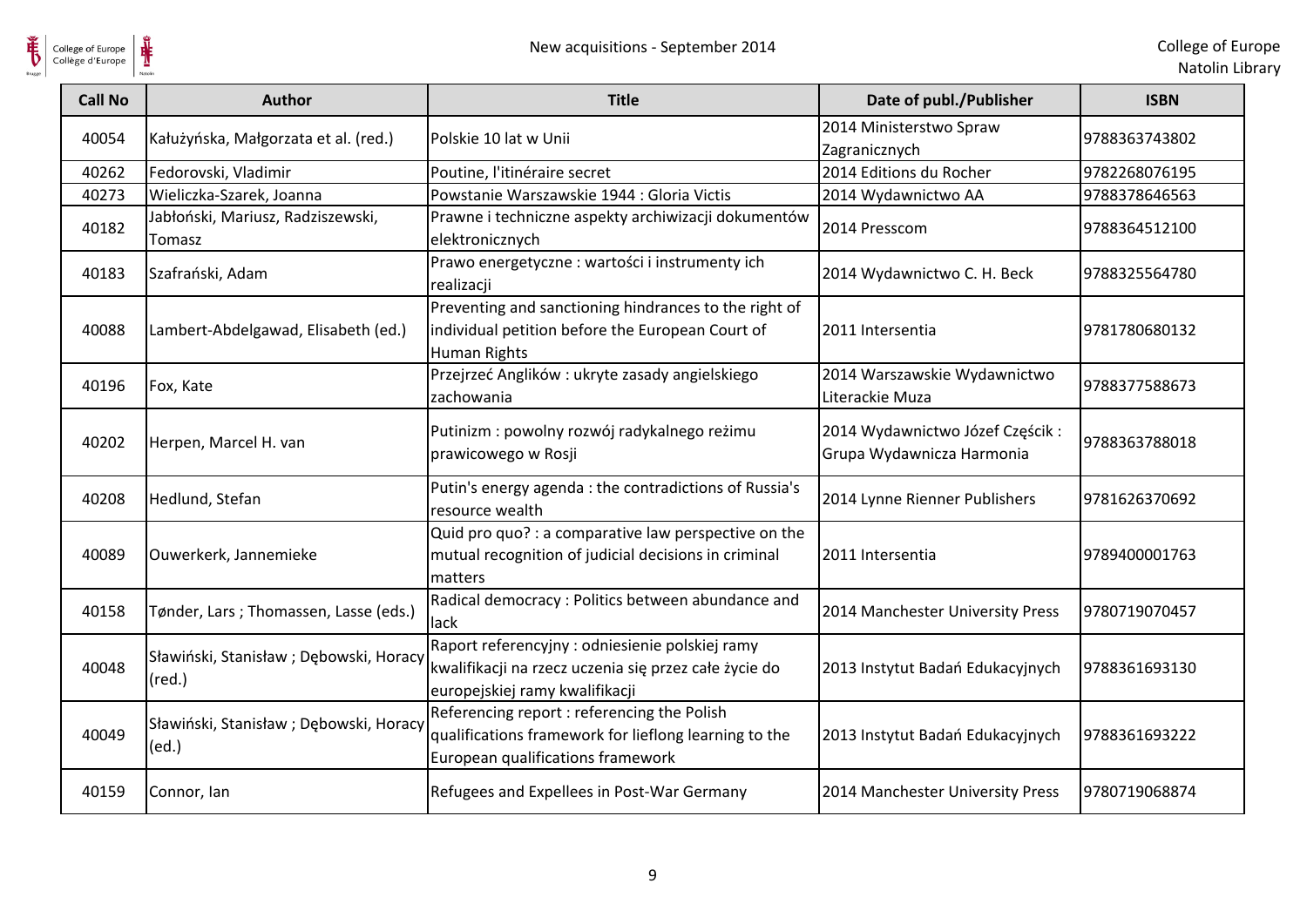

College of Europe

| <b>Call No</b> | <b>Author</b>                                                      | <b>Title</b>                                                                                          | Date of publ./Publisher                            | <b>ISBN</b>   |
|----------------|--------------------------------------------------------------------|-------------------------------------------------------------------------------------------------------|----------------------------------------------------|---------------|
| 40219          | Danson, Mike ; De Souza, Peter (eds.)                              | Regional Development in Northern Europe :<br>Peripherality, Marginality and Border Issues             | 2014 Routledge                                     | 9781138792081 |
| 40227          | Bunescu, Ioana                                                     | Roma in Europe : the politics of collective identity<br>formation                                     | 2014 Ashgate                                       | 9781472420589 |
| 40244          | Tottoli, Roberto (ed.)                                             | Routledge handbook of Islam in the West                                                               | 2015 Routlegde                                     | 9780415691321 |
| 40237          | Amano, Massimo; Fantacci, Luca                                     | Saving the Market from Capitalism : Ideas for an<br><b>Alternative Finance</b>                        | 2014 Polity Press                                  | 9780745672564 |
| 40153          | Howorth, Jolyon                                                    | Security and Defence Policy in the European Union                                                     | 2014 Palgrave Macmillan                            | 9780230362352 |
| 40184          | Dybczyński, Andrzej                                                | Sojusze międzynarodowe                                                                                | 2014 Wydawnictwo Naukowe<br>Scholar                | 9788373836860 |
| 40238          | Snyder, Timothy; Brandon, Ray (ed.)                                | Stalin and Europe: Imitation and Domination, 1928-<br>1953                                            | 2014 Oxord University Press                        | 9780199945580 |
| 40187          | Nowakowski, Zdzisław; et al.                                       | Strategia bezpieczeństwa narodowego Polski na tle<br>strategii bezpieczeństwa wybranych państw        | 2014 Towarzystwo Naukowe<br>Powszechne w Warszawie | 9788361556206 |
| 40080          | Basedow, Jürgen; Wurmnest,<br>Wolfgang (eds.)                      | Structure and effects in EU competition law : studies<br>on exclusionary conduct and state aid        | 2011 Kluwer Law International                      | 9789041131744 |
| 40245          | Talani, Leila Simona                                               | The Arab Spring in the Global Political Economy                                                       | 2014 Palgrave Macmillan                            | 9781137272188 |
| 40161          | Kosta, Vasiliki ; Skoutaris, Nikos ;<br>Tzevelekos, Vassilis (ed.) | The EU Accession to the ECHR                                                                          | 2014 Hart Publishing                               | 9781849465236 |
| 40108          | Rossi, Lucia Serena ; Casolari, Federico<br>(eds.)                 | The EU after Lisbon : Amending or Coping with the<br><b>Existing Treaties?</b>                        | 2014 Springer                                      | 9783319045900 |
| 40275          | Dreger, Jonas                                                      | The European Commission's energy and climate policy<br>a climate for expertise?                       | 2014 Palgrave Macmillan                            | 9781137380258 |
| 40056          | Lannon, Erwan                                                      | The European Neighbourhood Policy's Challenges = Les<br>défis de la politique européenne de voisinage | 2012 P.I.E. Peter Lang                             | 9789052017792 |
| 40225          | Rodrigues, Maria João;<br>Xiarchogiannopoulou, Eleni (ed.)         | The Eurozone crisis and the transformation of EU<br>governance : internal and external implications   | 2014 Ashgate                                       | 9781472433107 |
| 40221          | Smith, Andy; Jullien, Bernard (eds.)                               | The EU's government of industries : markets,<br>institutions and politics                             | 2015 Routledge                                     | 9781138786769 |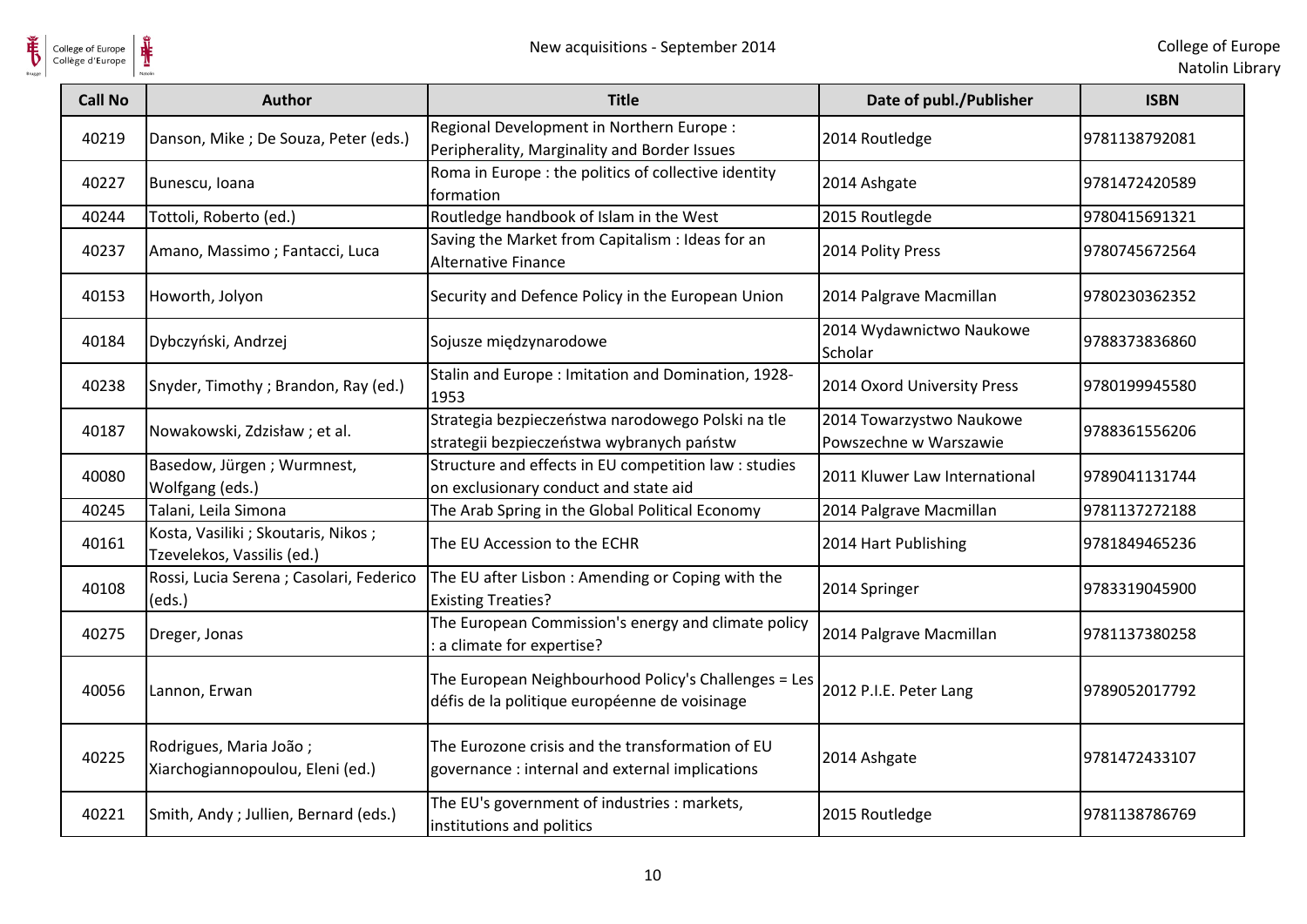

| <b>Call No</b> | <b>Author</b>                                      | <b>Title</b>                                                                                                                          | Date of publ./Publisher                                                | <b>ISBN</b>   |
|----------------|----------------------------------------------------|---------------------------------------------------------------------------------------------------------------------------------------|------------------------------------------------------------------------|---------------|
| 40141          | Walt, Johan van der                                | The Horizontal Effect Revolution and the Question of<br>Sovereignty                                                                   | 2014 De Gruyter                                                        | 9783110248029 |
| 40166          | Brisimi, Vasiliki                                  | The Interface between Competition and the Internal<br>Market: Market Separation under Article 102 TFEU                                | 2014 Hart Publishing                                                   | 9781849465694 |
| 40164          | Slingenberg, Lieneke                               | The Reception of Asylum Seekers under International<br>Law: Between Sovereignty and Equality                                          | 2014 Hart Publishing                                                   | 9781849464826 |
| 40174          | Łakota-Micker, Małgorzata                          | The Republic of Croatia's accession process to the<br><b>European Union</b>                                                           | 2013 Oficyna Wydawnicza ATUT -<br>Wrocławskie Wydawnictwo<br>Oświatowe | 9788374329484 |
| 40090          | ; Vandenbruwaene, Werner (eds.)                    | Popelier, Patricia ; Mazmanyan, Armen The role of constitutional courts in multilevel<br>governance                                   | 2013 Intersentia                                                       | 9781780681061 |
| 40091          | Gaens, Bart; Jokela, Juha; Limnell, Eija<br>(ed.)  | The role of the European Union in Asia: China and<br>India as strategic partners                                                      | 2009 Ashgate                                                           | 9780754677901 |
| 40222          | Mihr, Anja; Gibney, Mark (ed.)                     | The SAGE Handbook of Human Rights. Vol. 1                                                                                             | <b>2014 SAGE</b>                                                       | 9780857029935 |
| 40223          | Mihr, Anja; Gibney, Mark (ed.)                     | The SAGE Handbook of Human Rights. Vol. 2                                                                                             | 2014 SAGE                                                              | 9780857029935 |
| 40239          | Michnik, Adam                                      | The trouble with history: morality, revolution, and<br>counterrevolution                                                              | 2014 Yale University Press                                             | 9780300185973 |
| 40093          | Ryan, Andrea                                       | Towards a system of European criminal justice: the<br>problem of admissibility of evidence                                            | 2014 Routledge                                                         | 9781138780774 |
| 40045          | Klossa, Guillaume                                  | Une jeunesse européenne                                                                                                               | 2014 Grasset & Fasquelle                                               | 9782246810520 |
| 40190          | Åsbrink, Elisabeth                                 | W Lesie Wiedeńskim wciąż szumią drzewa                                                                                                | 2013 Wydawnictwo Czarne                                                | 9788375365061 |
| 40274          | Berus-Tomaszewska, Elżbieta;<br>Tomaszewski, Jerzy | Walcząca Warszawa '44 : unikalne fotografie i relacje<br>korespondenta wojennego                                                      | 2014 Wydawnictwo AA                                                    | 9788378646686 |
| 40185          | Maguś, Wojciech                                    | Wizerunki polityków w cieniu zdarzeń nadzwyczajnych<br>kampania wyborcza na urząd prezydenta<br>Rzeczypospolitej Polskiej w 2010 roku | 2014 Wydawnictwo Uniwersytetu<br>Marii Curie-Skłodowskiej              | 9788377844564 |
| 40241          | Varga, Mihai                                       | Worker protests in post-communist Romania and<br>Ukraine: Striking with tied hands                                                    | 2014 Manchester University Press                                       | 9780719091124 |